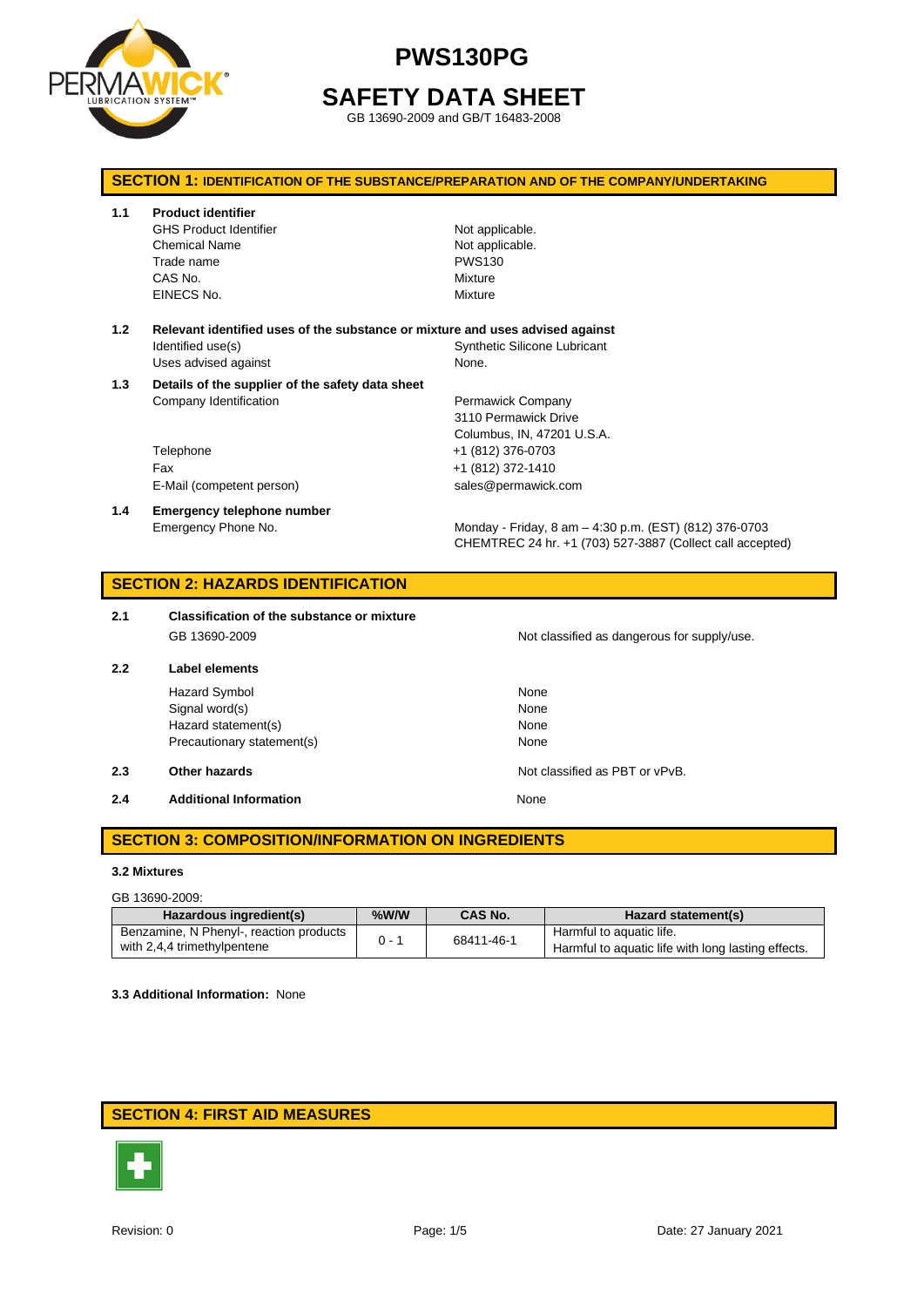

| 4.1 | Description of first aid measures                                             |                                                                                            |
|-----|-------------------------------------------------------------------------------|--------------------------------------------------------------------------------------------|
|     | Inhalation                                                                    | Unlikely to be required but if necessary treat symptomatically.                            |
|     | <b>Skin Contact</b>                                                           | Wash affected skin with soap and water.                                                    |
|     | Eye Contact                                                                   | Eyes should be washed with plenty of water. If symptoms occur<br>obtain medical attention. |
|     | Ingestion                                                                     | Unlikely to be required but if necessary treat symptomatically.                            |
| 4.2 | Most important symptoms and effects, both<br>acute and delayed                | None                                                                                       |
| 4.3 | Indication of the immediate medical attention<br>and special treatment needed | None                                                                                       |
|     | <b>SECTION 5: FIRE-FIGHTING MEASURES</b>                                      |                                                                                            |

| 5.1 | <b>Extinguishing media</b>                               |                                                                                                             |  |  |  |  |
|-----|----------------------------------------------------------|-------------------------------------------------------------------------------------------------------------|--|--|--|--|
|     | -Suitable Extinguishing Media                            | Extinguish with waterspray, dry chemical, sand or carbon dioxide.                                           |  |  |  |  |
|     | -Unsuitable Extinguishing Media                          | None anticipated.                                                                                           |  |  |  |  |
| 5.2 | Special hazards arising from the substance or<br>mixture | This product may give rise to hazardous fumes in a fire.                                                    |  |  |  |  |
| 5.3 | <b>Advice for fire-fighters</b>                          | A self contained breathing apparatus and suitable protective<br>clothing should be worn in fire conditions. |  |  |  |  |

| <b>SECTION 6: ACCIDENTAL RELEASE MEASURES</b> |                                                                        |                                                                                                                                                    |
|-----------------------------------------------|------------------------------------------------------------------------|----------------------------------------------------------------------------------------------------------------------------------------------------|
| 6.1                                           | Personal precautions, protective equipment<br>and emergency procedures | Avoid skin contact. Avoid contact with eyes.                                                                                                       |
| 6.2                                           | <b>Environmental precautions</b>                                       | Use appropriate container to avoid environmental contamination.                                                                                    |
| 6.3                                           | Methods and material for containment and<br>cleaning up                | Contain and cover spilled substance with dry sand or earth or<br>other suitable dry material. Transfer to a container for disposal or<br>recovery. |
| 6.4                                           | Reference to other sections                                            | None                                                                                                                                               |
| 6.5                                           | <b>Additional Information</b>                                          | None.                                                                                                                                              |

# **SECTION 7: HANDLING AND STORAGE 7.1 Precautions for safe handling Avoid skin contact. Avoid contact with eyes. 7.2 Conditions for safe storage, including any incompatibilities**

-Storage Temperature **Store at room temperature.** -Incompatible materials **Strong oxidising agents**.

**7.3 Specific end use(s)** Synthetic Lubricant

## **SECTION 8: EXPOSURE CONTROLS/PERSONAL PROTECTION**

### **8.1 Control parameters**

#### **8.1.1 Occupational Exposure Limits**

|                   |         | . (8 hr<br>LTEL | LTEL<br>. (8 hr           | <b>STEL</b> | <b>STEL</b>          |       |
|-------------------|---------|-----------------|---------------------------|-------------|----------------------|-------|
| <b>SUBSTANCE.</b> | CAS No. | TWA.<br>. ppm)  | $TWA$ ma/m <sup>3</sup> ) | (ppm)       | (mg/m <sup>3</sup> ) | Note: |
| None<br>known     | -----   | -----           | -----                     | -----       | -----                | ----- |

| Limit value type<br>(country of origin) | <b>SUBSTANCE.</b> | <b>CAS No.</b> | <b>Biological limit value</b> | Note: |
|-----------------------------------------|-------------------|----------------|-------------------------------|-------|
| None known                              | -----             | -----          | -----                         | ----- |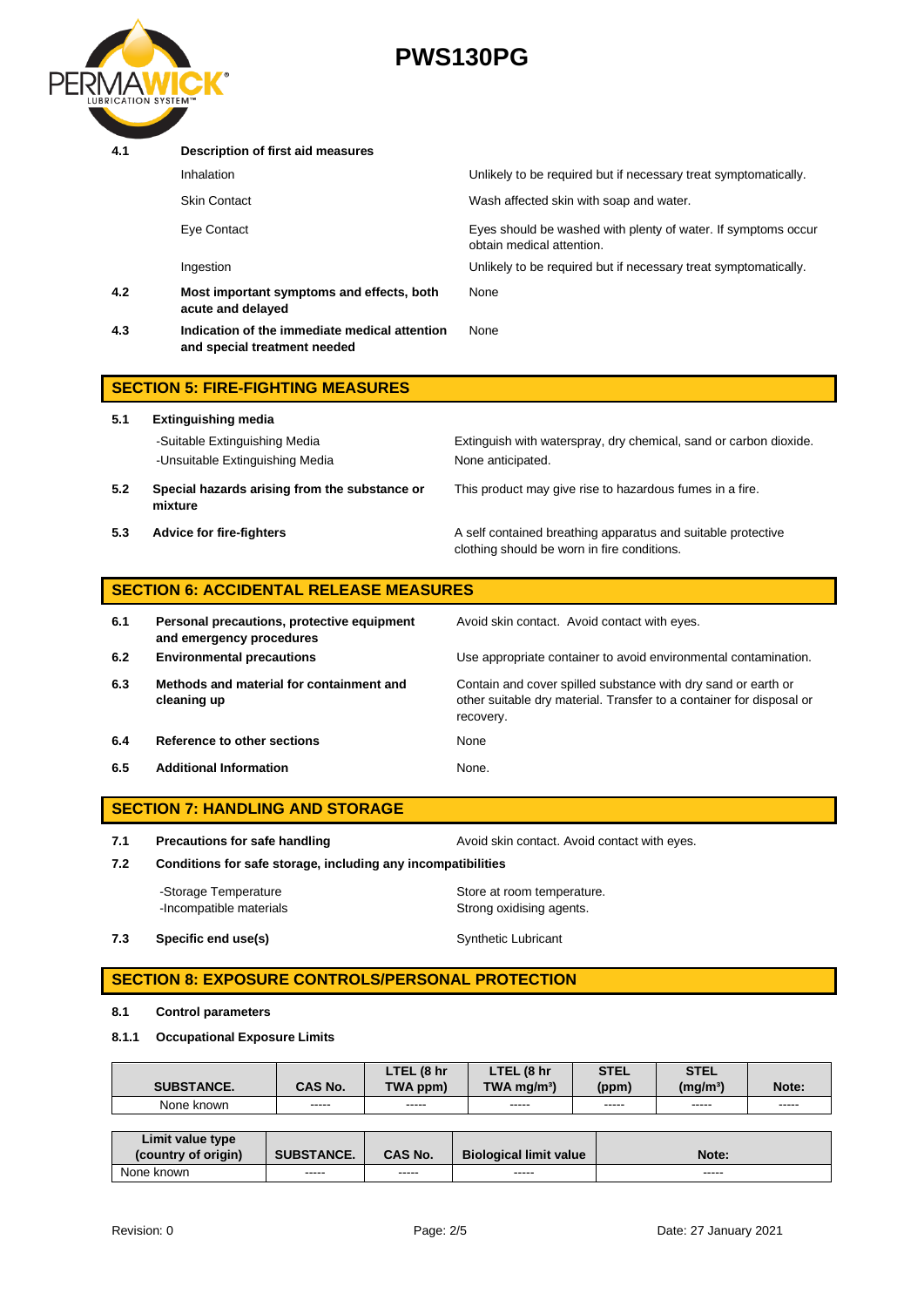

**8.1.2** Recommended monitoring method Not available **8.2 Exposure controls 8.2.1 Appropriate engineering controls** Not normally required. **8.2.2 Personal protection equipment** Eye/face protection extensive spectacles. Skin protection (Hand protection/ Other) Not normally required. Respiratory protection Not normally required. Thermal hazards **Not no analy required.** Not normally required. 8.2.3 **Environmental Exposure Controls** Mot normally required. **SECTION 9: PHYSICAL AND CHEMICAL PROPERTIES**

#### **9.1 Information on basic physical and chemical properties**

Appearance Transliscent Gel Colour Colour Colour Colour Colour Colour Colour Colour Colour Colour Colour Colour Colour Colour Colour Colou Odour No odour Odour Threshold (ppm) Not available. pH (Value) Not applicable. Melting Point (°C) / Freezing Point (°C) Not available. Boiling point/boiling range (°C): Not available. Flash Point (°C) 280 - 315 [Clevland Open cup] Evaporation rate **Not available**. Flammability (solid, gas) Not applicable. Explosive limit ranges. The state of the state of the Not applicable. Vapour Pressure (mm Hg) Not available. Vapour Density (Air=1) Not available. Density  $(g/ml)$  0.96 - 1.20 (Water = 1) Solubility (Water) Not available. Solubility (Other) Not available. Partition Coefficient (n-Octanol/water) Not available. Auto Ignition Temperature (°C) Not available. Decomposition Temperature (°C) Not available.  $NLGI \# 1 - 3$ Explosive properties Not explosive. Oxidising properties Not oxidising. **9.2 Other information Not available. Other information** 

### **SECTION 10: STABILITY AND REACTIVITY**

- **10.2 Chemical stability** Stable.
- 

**10.4 Conditions to avoid None** 

**10.1 Reactivity 10.1 Reactivity 10.1 Reactivity 10.1 Reactivity 10.1 Stable under normal conditions.** 

**10.3 Possibility of hazardous reactions** Thermal breakdown of this product during fire or very high heat may evolve the following hazardous decomposition products: Carbon oxides, silicone dioxide and traces of formaldehyde.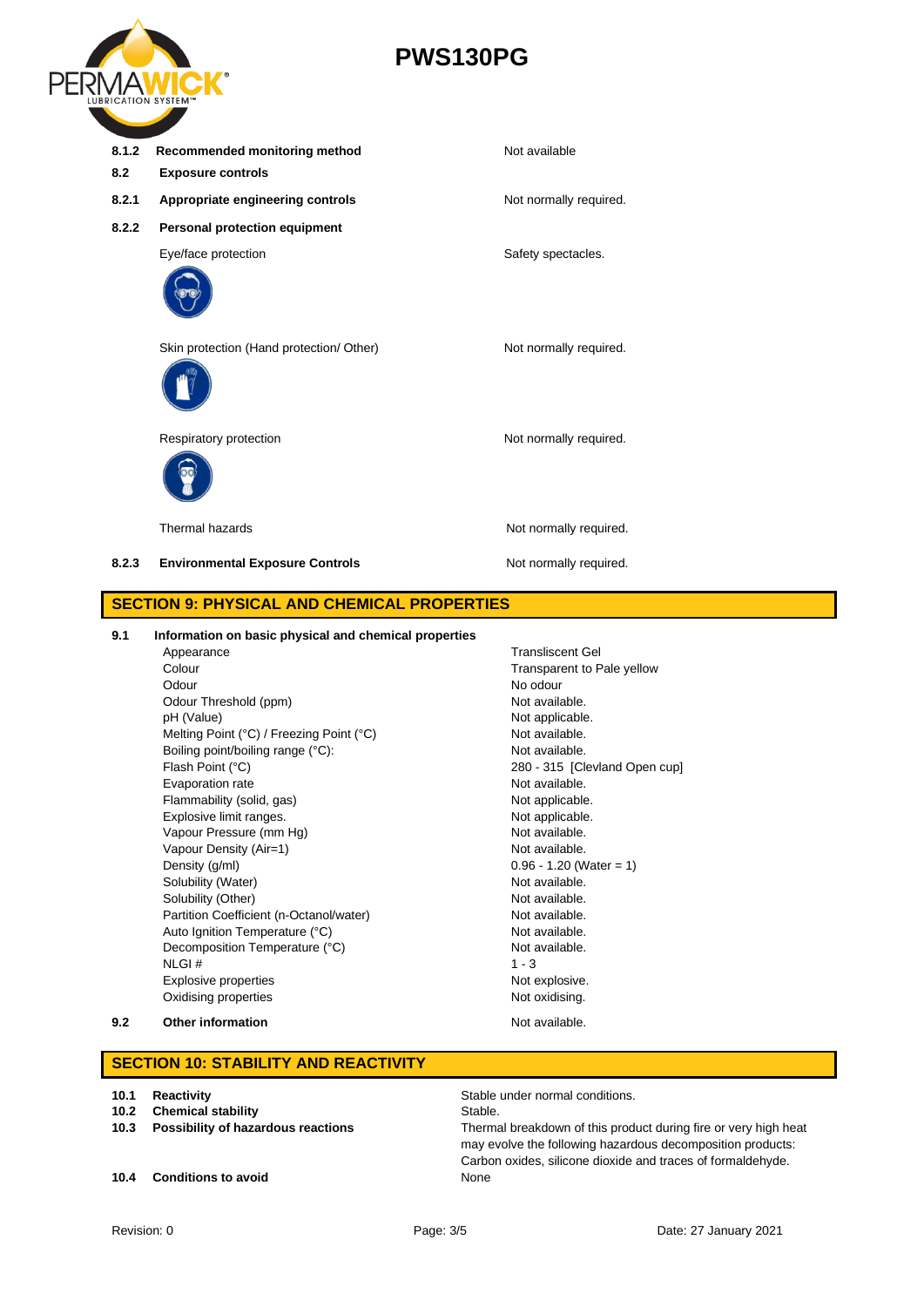

**10.5 Incompatible materials** Oxidizers

10.6 **Hazardous Decomposition Product(s)** Carbon monoxide, Carbon dioxide

heated above 150°C in the presence of air.

#### **SECTION 11: TOXICOLOGICAL INFORMATION**

This material is unlikely to present a significant health hazard under normal conditions of handling and use.

#### **11.1 Information on toxicological effects**

#### **11.1.1 Substances**

Not applicable

## **11.1.2 Mixtures - By analogy with similar materials:**

|        | Acute toxicity                        | Oral: >5000 mg/kg                                                                                                                                                                  |
|--------|---------------------------------------|------------------------------------------------------------------------------------------------------------------------------------------------------------------------------------|
|        |                                       | Dermal: >5000 mg/kg                                                                                                                                                                |
|        | Irritation / Corrosivity              | Unlikely to cause skin irritation. Unlikely to cause eye irritation.                                                                                                               |
|        | Sensitisation                         | Not to be expected.                                                                                                                                                                |
|        | Repeated dose toxicity                | Not to be expected.                                                                                                                                                                |
|        | Carcinogenicity                       | Not to be expected.                                                                                                                                                                |
|        | Mutagenicity                          | Not to be expected.                                                                                                                                                                |
|        | Toxicity for reproduction             | Not to be expected.                                                                                                                                                                |
| 11.1.3 | Substances in preparations / mixtures | Not classified as dangerous for supply/use.                                                                                                                                        |
| 11.2   | <b>Other information</b>              | This product can generate traceamounts of formaldehyde at<br>approximately 150°C and above in presence of air.<br>Formaldehyde is a skin and respiratory sensitizer, and potential |
|        |                                       | cancer hazard. Use adequate ventilation when this product is                                                                                                                       |

### **SECTION 12: ECOLOGICAL INFORMATION**

#### **12.1 Toxicity**

**Substances in preparations / mixtures**

|      | Benzamine, N Phenyl-, reaction products with 2,4,4 trimethylpentene (CAS No. 68411-46-1) |                                                      |  |
|------|------------------------------------------------------------------------------------------|------------------------------------------------------|--|
|      | Short term                                                                               | $LC50$ (96 hour) > 100 mg/L (Danio rerio)            |  |
|      |                                                                                          | EC50 (48 hour) = 51 mg/L (Daphnia magna)             |  |
|      |                                                                                          | EC50 (72 hour) > 100 mg/L (Desmodesmus subspicatus)  |  |
|      | Long Term                                                                                | No data - Not readily biodegradable.                 |  |
| 12.2 | Persistence and degradability                                                            | There is evidence of degredation in soil and water.  |  |
| 12.3 | <b>Bioaccumulative potential</b>                                                         | The substance has low potential for bioaccumulation. |  |
| 12.4 | Mobility in soil                                                                         | The product has low mobility in soil.                |  |
| 12.5 | <b>Results of PBT and vPvB assessment</b>                                                | Not classified as PBT or vPvB.                       |  |
| 12.6 | Other adverse effects                                                                    | None known.                                          |  |

#### **SECTION 13: DISPOSAL CONSIDERATIONS**

**13.1 Waste treatment methods** Disposal should be in accordance with local, state or national legislation.Consult an accredited waste disposal contractor or the local authority for advice.

**13.2 Additional Information None known.** 

#### **SECTION 14: TRANSPORT INFORMATION Land transport Sea transport (IMDG) Air transport (ICAO/IATA) UN number Proper Shipping Name Not classified as dangerous for transport. Transport hazard class(es) Packing group Environmental hazards**